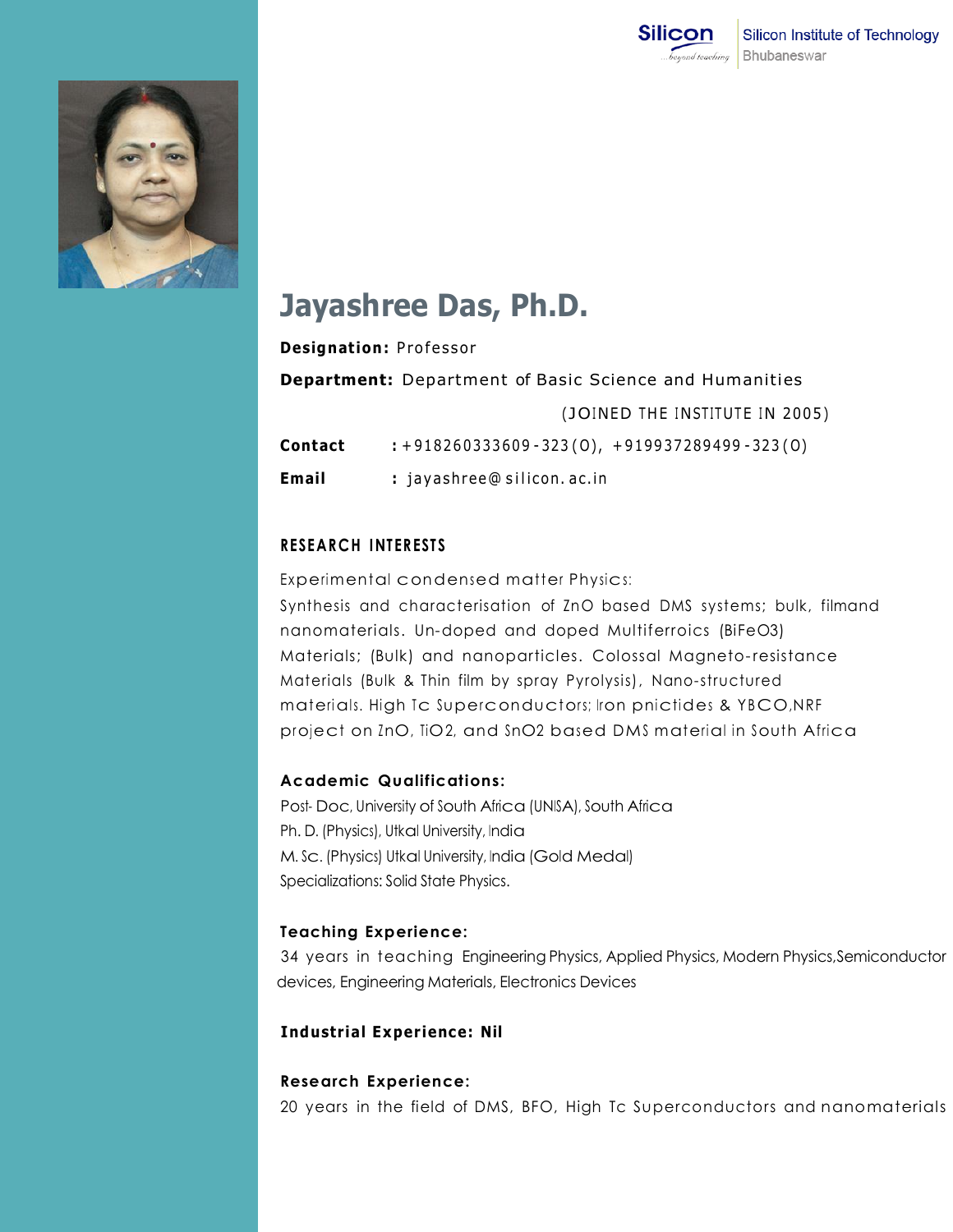# **JOURNAL INTERNATIONAL:**

- [1] Sreedevi Vallabhapurapu , L. D. Varma Sangani, M. Ghanashyam Krishna, **J. Das** , A. Srinivasan and V. V. Srinivasu, Optical and resistive switching properties of Chitosanaluminum-doped zinc oxide composite thin films for transparent resistive random access memory application, J Mater Sci: Mater Electron (2021) 32:3556–3565
- [2] Novel normal-state low field microwave absorption in SmFeAsO1-xFx iron pnictide superconductors, R.B. Onyancha, J. Shimoyam, **J. Das**, H. Ogino, U.O. Aigbe, V.V. Srinivasu, *Solid State Communications* (ELSEVIER) 307 (2020) 113800
- [3]. Cr doped *InO*: Investigation of magnetic behaviour through SQUID and ESR Studies, P.E. Amami, **J. Das**, D.K. Mishra, V.V. Srinivasu, D.R. Sahu, B.K. Roul; *Physica B: Condensed Matter* (ELSEVIER) 572 (2019) 60–65
- [4]. Low-field microwave absorption in Zn1−*x*(Mn:Fe(Ni))*x*O (*x* = 0.02) system: hysteresis, line shapes and powdering effects, T. S. Mahule, **J. Das**, V. V.Srinivasu, *Applied Physics A* (Springer) (2019) 125:231, https://doi.org/10.1007/s00339-019-2509-9
- [5]. Resistive Switching Behaviour in PMMA/Al:ZnO Composite Films, S. Vallabhapurapu, L.D. Varma Sangani, M. Ghanashyam Krishna**, J. Das**, C. Tu, S. Du and A. Srinivasan, *ACTA PHYSICA POLONICA A*, (Institute ofPhysics of the Polish Academy of Sciences) No. 1, Vol. 134 (2018), 68-70
- [6]. Low Field Microwave Absorption in Mn:Ni Co-Doped ZnO μm Size Powders, T.S. Mahule, **J. Das**, D.R. Sahu and V.V. Srinivasu, *ACTA PHYSICA POLONICA A*, (Institute of Physics of the Polish Academy of Sciences ) No. 1, Vol. 134 (2018), 326-328
- [7]. Electron spin resonance studies of Bi1- xScxFeO3 nanoparticulates: Observation of an enhanced spin canting over a large temperature range, S. Titus, S. Balakumar, M. Sakar, **J.Das**, V.V. Srinivasu, Solid State Communications, Elsevier) Vol [268,](https://www.sciencedirect.com/science/journal/00381098/268/supp/C) December 2017, 61-63
- [8]. Non-Resonant Microwave Absorption in SmFeAsO0.80F0.20: Line Shape and Structure Evolution with Temperature, R. B. Onyancha, J. Shimoyama, **J. Das**, K. Hayashi, H. Ogino, V. V. Srinivasu, J. Superconductivity and Novel magnetism(Springer), DOI: 10.1007/s10948-017-4074-9.
- [9]. Spin canting and Magnetism in Nano-crystalline Zn1-xAlxO, **J.Das**, D.K. Mishra, V.V. Srinivasu, Journal of Alloys and Compounds (Elsevier), 704 (2017) 237-244.
- [10]. Non-resonant Microwave Absorption in Nano Nickel Added YBCO Powders: Observation of Multiple Phase Reversals, F. Nemangwele, V. Sankaran, B. K. Roul, **J. Das**, V. V. Srinivasu, J. Superconductivity and Novel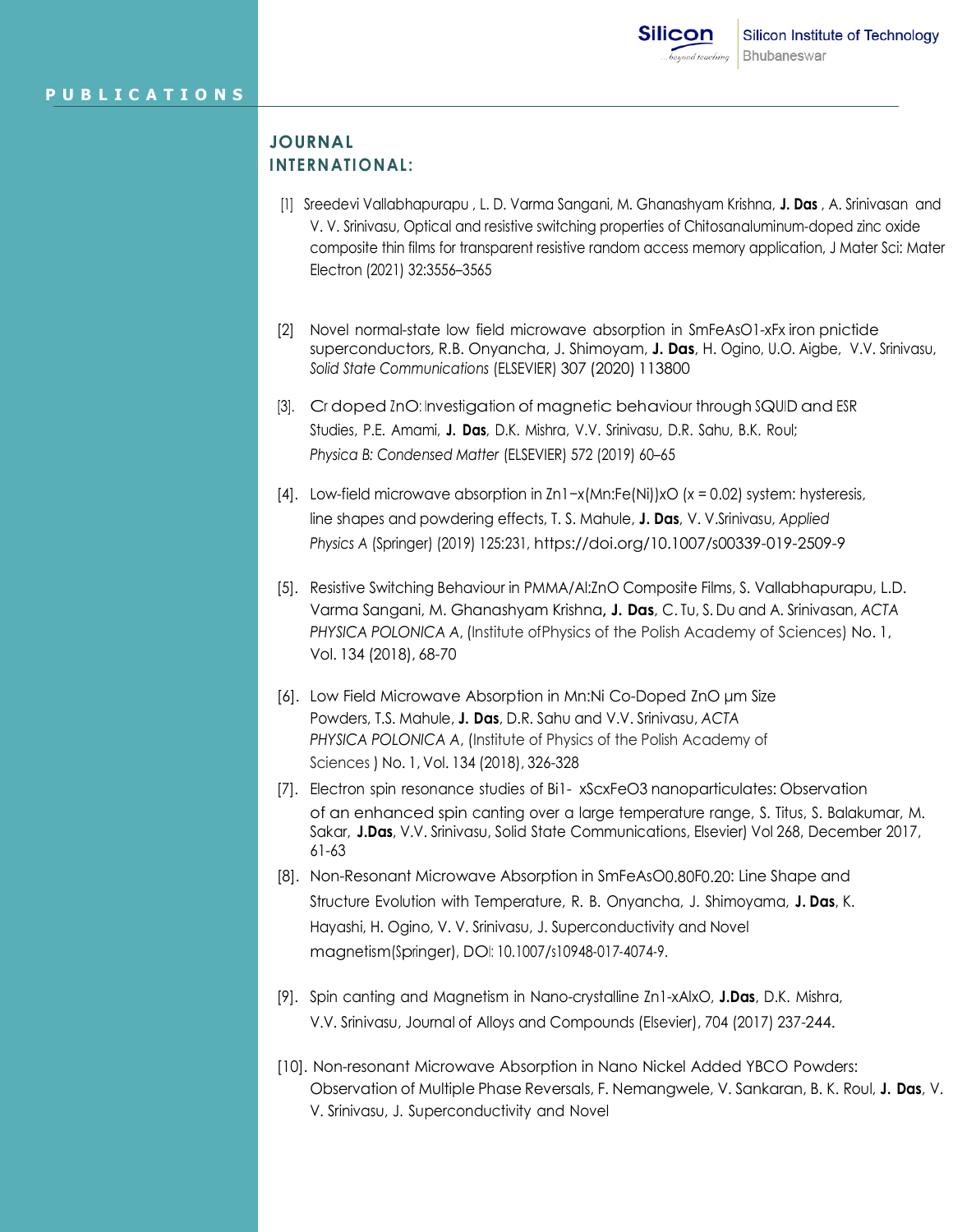magnetism(Springer), DOI: 10.1007/s10948-016-3902-7, May 2017, Volume 30, [Issue](https://link.springer.com/journal/10948/30/5/page/1) 5, 1353–1357

- [11]. Electron Spin Resonance Studies of Undoped and Dysprosium Doped Bismuth Ferrite Nanoparticles, S.Titus, V.V Srinivasu, S Balakumar, M. Sakar, **J. Das**, J. Superconductivity and Novel magnetism(Springer), DOI: 10.1007/s10948- 016-3778-6, March 2017, Volume 30, [Issue](https://link.springer.com/journal/10948/30/3/page/1) 3, 819–823
- [12]. Electron spin resonance study of co-doped ZnO system: Spin Canted Magnetism and Sintering effects, T S Mahule, V.V. Srinivasu and **J. Das**, J. Superconductivity and Novel magnetism(Springer), DOI: 10.1007/s10948-016-3676 y, May 2017, Volume 30, [Issue](https://link.springer.com/journal/10948/30/5/page/1) 5, 1377–1380
- [13]. Observation of Low Field Microwave Absorption in co-doped ZnO System, Tebogo S. Mahule, and Vijaya. V. Srinivasu, **J. Das**, Solid State Communication (Elsevier), 243(2016)60-64
- [14]. Mn doping effect on optical and ESR studies of Zn1-xMnxO compound sintered atdifferent temperatures, T. Mahule, V. V. Srinivasu, and **J. Das**, AIP Conference Proceedings, 1728, 020069 (2016); doi: 10.1063/1.4946120
- [15]. Structural, electrical and magnetic behaviour in high temperature sintered Zn1-xMnxO, **J. Das**, D K Mishra, V VSrinivasu , D R Sahu and B K Roul, Indian Journal of Physics (Springer), DOI 10.1007/s12648-015-0693-9, (November 2015) 89(11):1143–1151
- [16]. Photoluminescence and Raman studies for the confirmation of oxygen vacancies to induce ferromagnetism in Fe doped Mn:ZnO compound, **J. Das**, D.K.Mishra, V.V.Srinivasu, D.R.Sahu, B.K.Roul, Journal of Magnetismand Magnetic Materials (Elsevier), 382(2015)111–116
- [17]. Temperature-dependent ferromagnetic behavior in nanocrystalline ZnO synthesized by pyrophoric technique U. Routray, R. Dash, J.R. Mohapatra, **J. Das**, V.V. Srinivasu, D.K. Mishra, Materials Letters (Elsevier), 137(2014)29– 31
- [18]. Structural and magnetic property of ZnO: Mn bulk ceramic doped with rare earth (Gd/Sm) atoms, **J. Das**, D. K. Mishra, D. R. Sahu, B. K. Roul, Physica B: Condensed Matter (Elsevier) 407 (2012) 3575-3579.
- [19]. Unusual ferromagnetism in high pure ZnO sintered ceramics, **J. Das**, S. K. Pradhan, D. K. Mishra, D. R. Sahu, S. Sarangi, S. Verma, B. B. Nayak, Jow- Lay Huang and B. K. Roul, Materials Research Bulletin (Elsevier), 46 (2011)42–47.
- [20]. No room temperature ferromagnetism in Mn over-doped Zn1-xMnxO (x>0.02), **J. Das**, D. K. Mishra, D. R. Sahu, S. K. Pradhan and B. K. Roul, Journal of Magnetism and Magnetic Materials (Elsevier) 323 (2011) 641–645.
- [21]. Influence of Ni doping on magnetic behavior of Mn doped ZnO, **J. Das**, D. K. Mishra, D. R. Sahu and B. K. Roul, Materials Letters (Elsevier) 65 (2011) 598–601
- [22]. Room temperature multiferroicity in Bi rich Fe deficient Gd doped Bi1.2Gd0.1Fe0.8O3, S. K. Pradhan, **J. Das**, P.P. Rout, S. K. Das, S. Samantray, D. K. Mishra, D. R. Sahu, A. K. Pradhan, K. Zhang, V.V. Srinivasu and B. K. Roul, Journal of Alloys and Compounds (Elsevier), 509, 6 (2011) 2645-2649.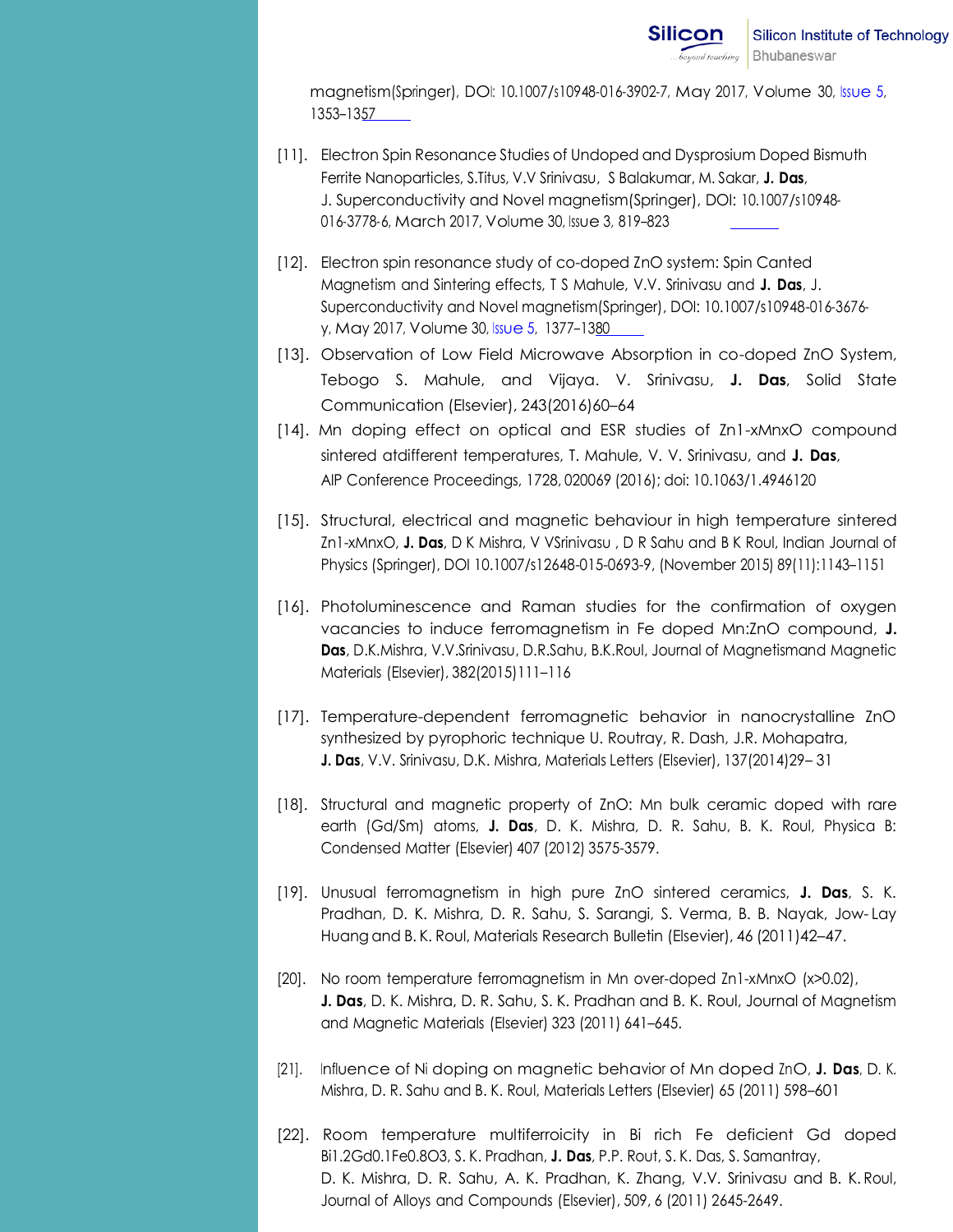- [23]. Micro-Raman and XPS studies of pure ZnO ceramics, **J. Das**, S. K. Pradhan, D. R. Sahu, D. K. Mishra, S. N. Sarangi, B. B. Nayak, S. Verma and B. K. Roul, Physica B (Elsevier) 405 (2010) 2492–2497
- [24]. Ferromagnetism in ZnO single crystal, D.K. Mishra, P. Kumar, Manoj Kumar Sharma, **J. Das**, S.K. Singh, B.K. Roul, S. Verma, Ratnamala Chatterjee, V.V. Srinivasu and D. Kanjilal, Physica B (Elsevier) 405 (2010) 2659–2663
- [25]. Defect driven multiferroicity in Gd doped BiFeO3 at room temperature, S. K. Pradhan , **J. Das** , P. P. Rout , S. K. Das , D. K. Mishra , D. R. Sahu , A. K.Pradhan , V. V. Srinivasu, B. B. Nayak , S. Verma and B. K. Roul, Journal ofMagnetism and Magnetic Materials (Elsevier) 322 (2010) 3614–3622
- [26]. Effect of holmium substitution for the improvement of multiferroic properties of BiFeO3, S. K. Pradhan , **J. Das**, P. P. Rout, V. R. Mohanta, S. K. Das, S. Samantray, D. R. Sahu, J. L. Huang, S. Verma and B. K. Roul, Journal ofPhysics and Chemistry of Solids (Elsevier) 71 (2010) 1557–1564
- [27]. X-Ray Photoelectron Spectra of La0.67Ca0.33MnO3 Processed by EATPAH Technique, D. K. Mishra, S. Das, S. Samantray, S. K. Pradhan, **J. Das**, S. Verma and B. K. Roul, AIP proceedings on Mesoscopic, Nanoscopic, andMacroscopic Materials (IWMNMM-2008) ,1063 (2008) 222-229.

#### **National:**

- [1]. Ferromagnetism in Rare Earth Co-doped Zinc Manganite system, **J. Das**, S. K. Pradhan, D. R. Sahu, D. K. Mishra, V. V. Srinivasu and B. K. Roul, Orissa journal of Physics 16 (2009) 73-80.
- [2]. A Review Perceives to Kondo Effect and RKKY Theorem, D. K. Mishra, **J. Das**, B. K. Roul and D. Kanjilal, Orissa journal of Physics 16 (2009) 319-326.
- [3]. Unconventional ferromagnetism in a wide band gap semiconductor, **J. Das**, S.

K. Pradhan, D. R. Sahu, D. K. Mishra, P. P. Rout and B. K. Roul, Orissa journal of Physics 16 (2009) 281-284.

[4]. Mn doped ZnO; A Diluted Magnetic Semiconductor, **J.Das**, D.K. Mishra, S. Dash, S. K. Pradhan, S. Samantaray, G. S. Roy and B.K. Roul, Bulletin of Orissa Physical Society 15 (2008) 111-118.

### **A N Y O T H E R**

### **Conferences:**

- [1]. Preparation of Nanometer sized Mn doped Zn based oxide powder for DMS applications, **J. Das**, S. K. Pradhan, S. Samantray, D. R. Sahu, D. K. Mishra, V. V. Srinivasu and B. K. Roul, International Seminar on Nanotechnology and Functional Materials, Jan-2009, published by Sreenidhi Institute of Science and Technology, Hyderabad.
- [2]. Enhanced Room Temperature Multiferroicity in Gd Doped BFO, S. K. Pradhan,

**J. Das**, S. Samantray , D. R. Sahu, A. K. Pradhan, K. Zhang, R. B. Konda, R.Mundle, V. V. Srinivasu and B. K. Roul, International Seminar on